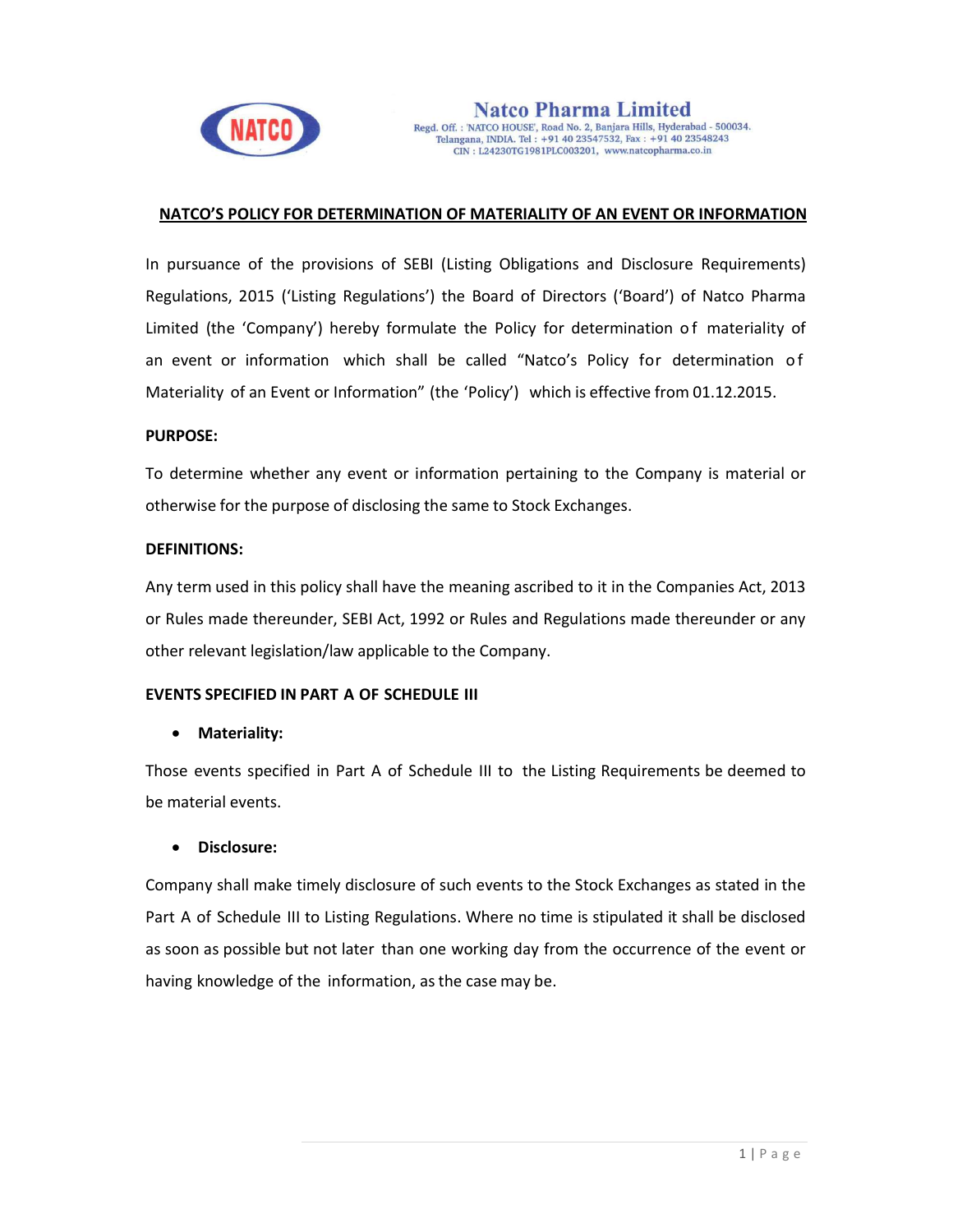# EVENTS SPECIFIED IN PART B OF SCHEDULE III (OR) OTHER EVENTS

# Materiality:

An event or information specified in Part B of Schedule III to the Listing Regulations or any other event shall be considered as material upon application of the following guidelines as stated under Regulation 30 of the Listing Requirements which are as below:

- 1. The omission of an event or information, which is likely to result in discontinuity or alteration of event or information already available publicly; or
- 2. The omission of an event or information is likely to result in significant market reaction if the said omission came to light at a later date;
- 3. In case where the criteria specified in sub-clauses (a) and (b) are not applicable, an event/ information may be treated as being material if in the opinion of the Board, the event / information is considered material;

# Disclosure:

Company shall first disclose to Stock Exchange(s) of all events or information as specified in Part B of Schedule III as soon as possible but not later than one working day from the occurrence of the event or having knowledge of the information, as the case may be.

## AUTHORISATION TO KMP

One or more of the Key Managerial Personnel of the Company shall be authorised by the Board to decide whether an event or information is material or otherwise and to disclose the same on the Company's website, simultaneously while submitting to Stock Exchanges.

## POWER TO AMEND

The Board shall have the power to amend any of the provisions of this Policy, substitute any of the provisions with a new provision or replace this Policy entirely with a new Policy in conformity with the applicable laws in force.

## CONTINUOUS DISCLOSURE

The Company shall make disclosures updating material developments of the disclosures made herein on a regular basis, till such time the event is resolved/closed, with relevant explanations.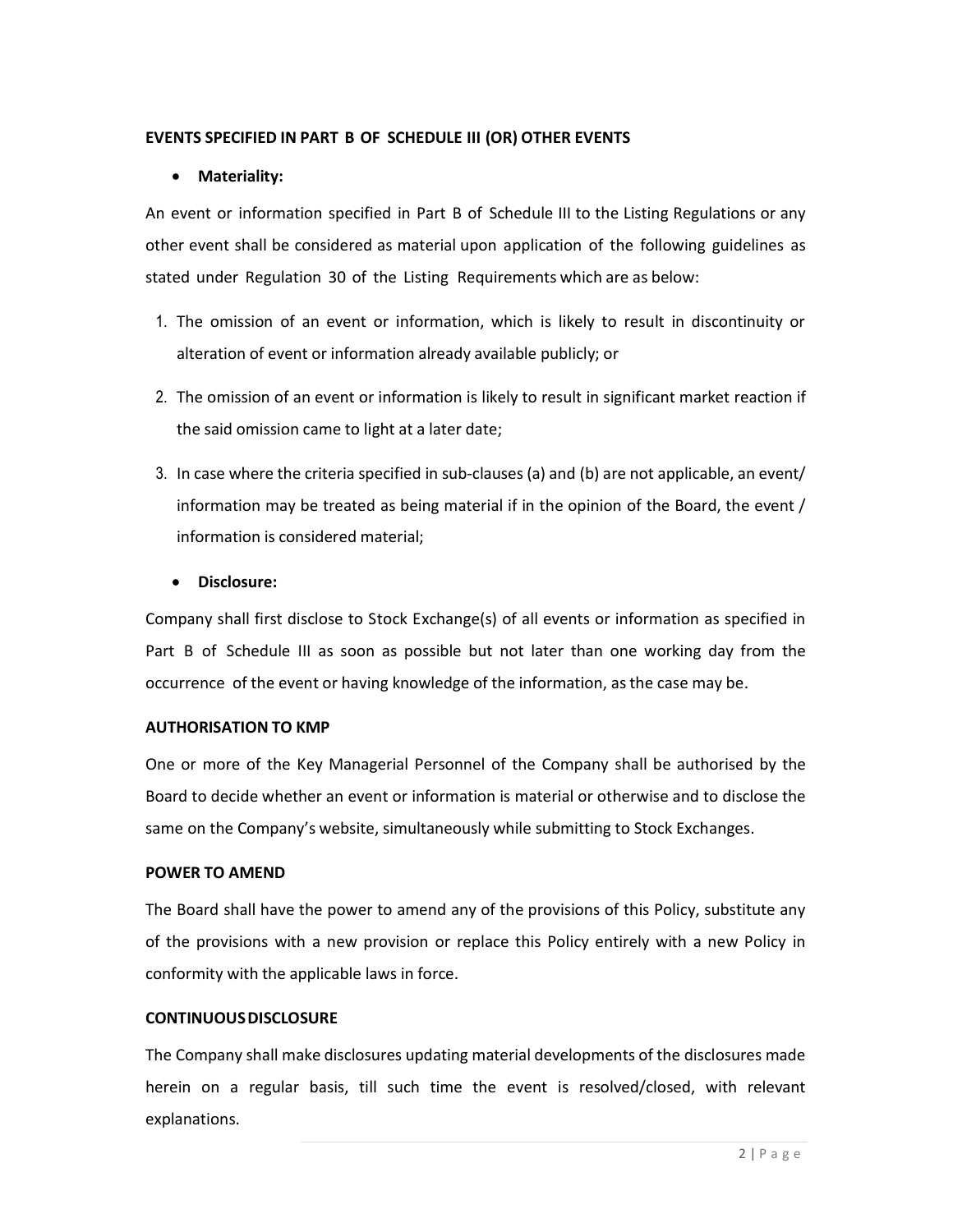# EVENTS/INFORMATION PERTAINING TO SUBSIDIARIES

The Company shall disclose all events or information with respect to material subsidiary, if any, of the Company.

# DISCLOSURE IN WEBSITE

Company is required to disclose the policy on its website and a web link thereto shall be provided in the Annual Report of the Company.